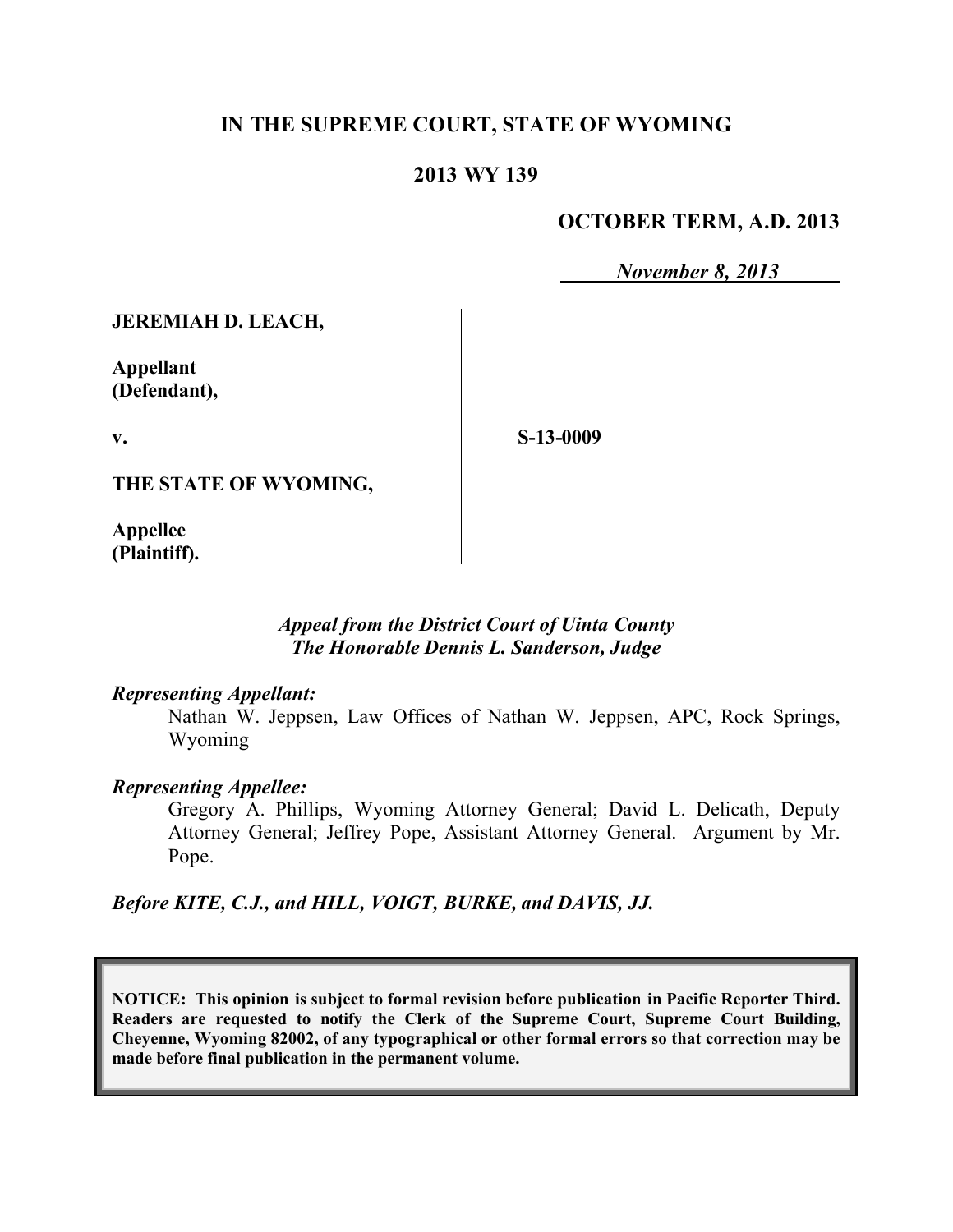**DAVIS**, Justice.

[¶1] A Uinta County jury found Appellant Jeremiah Leach guilty of first degree sexual assault on a physically helpless woman. He contends that the district court erred in admitting statements he made to police, and that certain statements made by the prosecuting attorney in rebuttal closing argument were improper and prejudicial. We find no error and therefore affirm.

### **ISSUES**

[¶2] Leach raises two issues, which we condense as follows:

1. Did the district court abuse its discretion in admitting Leach's statements to police?

2. Did the prosecutor improperly refer to facts not in evidence during his closing argument?

# **FACTS**

[¶3] In the early morning hours of June 28, 2011, Evanston police officers responded to a neighbor's report of a disturbance at LT's home. The sobbing and hysterical LT woke her son while searching for a gun, and when she went outside and he tried to calm her, she told him, loudly enough for the reporting neighbor to hear, that she had been raped.

[¶4] LT later testified that she returned to Evanston from visiting her boyfriend in Denver on June 27. She took her sons to dinner, and later had two beers with two female friends. After leaving her friends, she went to another bar and consumed three more beers and three Jägermeister and Red Bull cocktails. At approximately 1:30 a.m., she went to the Painted Lady, where she had another beer and another "Jäger bomb" and ran into Leach, who was an old friend of one of LT's former boyfriends. When the bar closed, Leach asked her for a ride home.

[¶5] She agreed, and when they arrived, she accepted Leach's invitation to come inside for a drink of Hot Damn cinnamon schnapps. Shortly after drinking it, she began to feel nauseas and dizzy. LT is diabetic, and she believed she had consumed too much alcohol and was suffering from both intoxication and elevated blood-sugar levels. She asked Leach if she could lie down until she felt capable of driving, and he ushered her into what he characterized as a spare bedroom. He then left the room, and LT removed her jean shorts, turned off the light, and fell asleep on a mattress on the floor.

[¶6] She awoke to a sharp jabbing pain caused by Leach anally penetrating her. When he failed to stop as she asked, LT began struggling with him and eventually succeeded in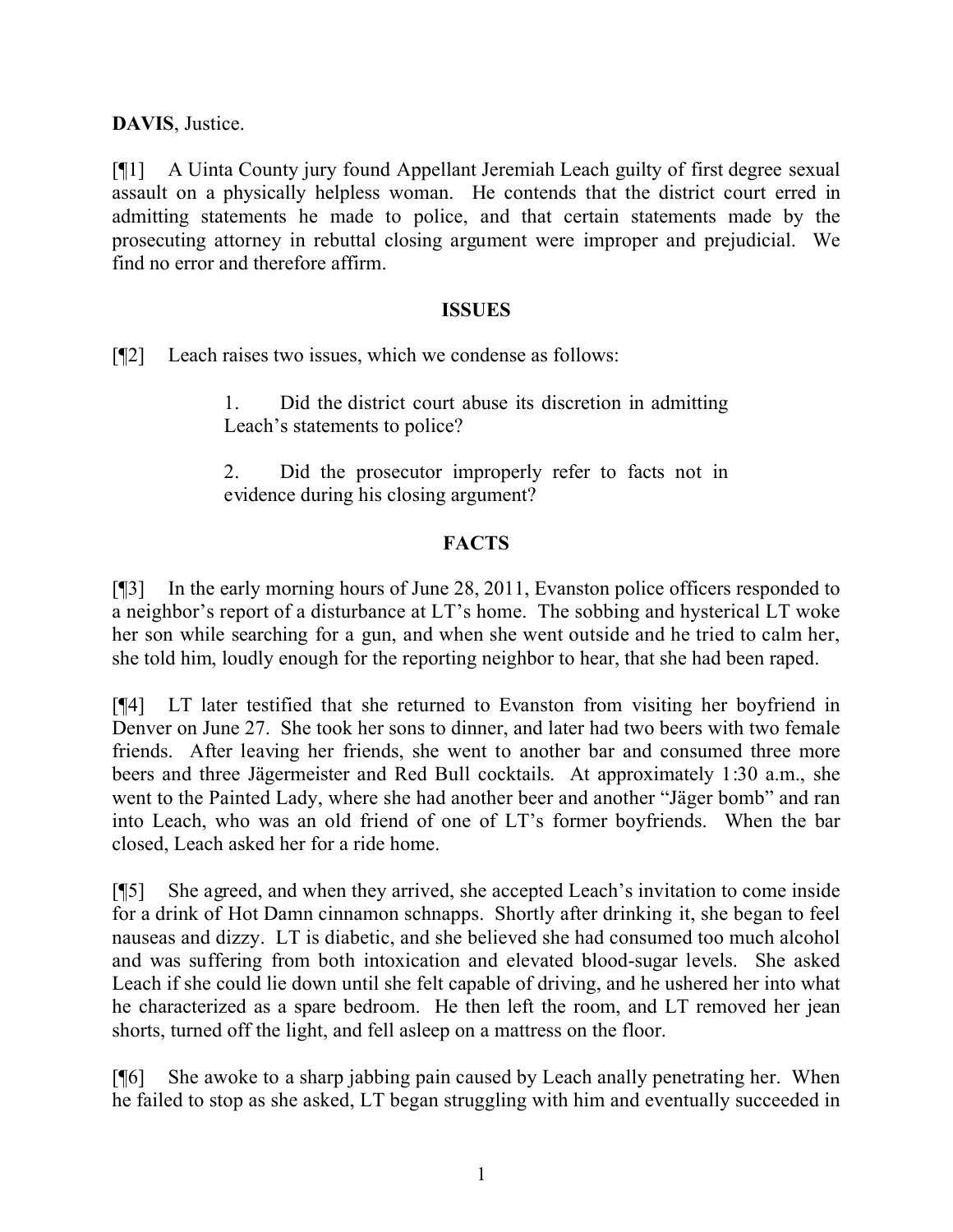disengaging and pushing him off the mattress. She angrily and hysterically berated him as she retreated to a nearby bathroom, where she discovered that she was bleeding from her rectum and that her underpants were torn. She discarded her undergarment in a waste can, wiped the blood off of herself with toilet paper, and stuffed more into her jean shorts as she put them on. She then went to her car and drove home, where she removed the toilet paper from her shorts and placed it in a trash can. When the police arrived to answer the call from her neighbor, she admitted having been raped after being confronted with her son's statement to that effect.

[¶7] The investigating officers retrieved the blood-spotted toilet paper as evidence and took LT to Evanston Regional Hospital. Emergency room personnel collected biological evidence, and observed obvious emotional distress, bruising on her buttocks, and a small laceration on her anus. While at the hospital, LT was interviewed by an Evanston police detective. After the interview, the detective went to the home where Leach was staying.

[¶8] Leach was awakened from a sound sleep by his landlord. He spoke to the detective, who recorded the interview. Leach first claimed that he did not know LT, that he came home drunk with "some people" the night before, and that he did not have sex with anyone that night. The detective arrested him based on the information provided by LT, and retrieved her panties, a bottle of Hot Damn schnapps, and the bedding on the mattress LT had described. As the detective placed him in a police car, Leach began asking questions, and ultimately told the detective that he did in fact know LT. He denied having sex with her on the night in question, but indicated that if he did, it was not "forceful."

[¶9] Approximately a week later, after LT brought him the jean shorts she had worn on the night of the alleged assault, the detective obtained a warrant and collected a cheek swab from Leach for DNA testing. During this encounter, which was also recorded, Leach admitted having sex with LT, but again claimed that it "was not forcible."

[¶10] He was charged with alternative counts of first degree sexual assault under Wyoming Statute § 6-2-302. Count I of the Information charged him with using physical force to cause LT to submit to sexual intrusion, while Count II charged him with inflicting sexual intrusion while she was physically helpless. He pled not guilty and went to trial on September 19, 2012.

[¶11] In the State's case-in-chief, the prosecutor asked the detective to recount his conversations with Leach, which resulted in the following exchange:

> [DEFENSE COUNSEL]: Your Honor, I'm going to raise an objection again for hearsay purposes. Unless – unless there's an admission coming in, it's hearsay and would be inadmissible.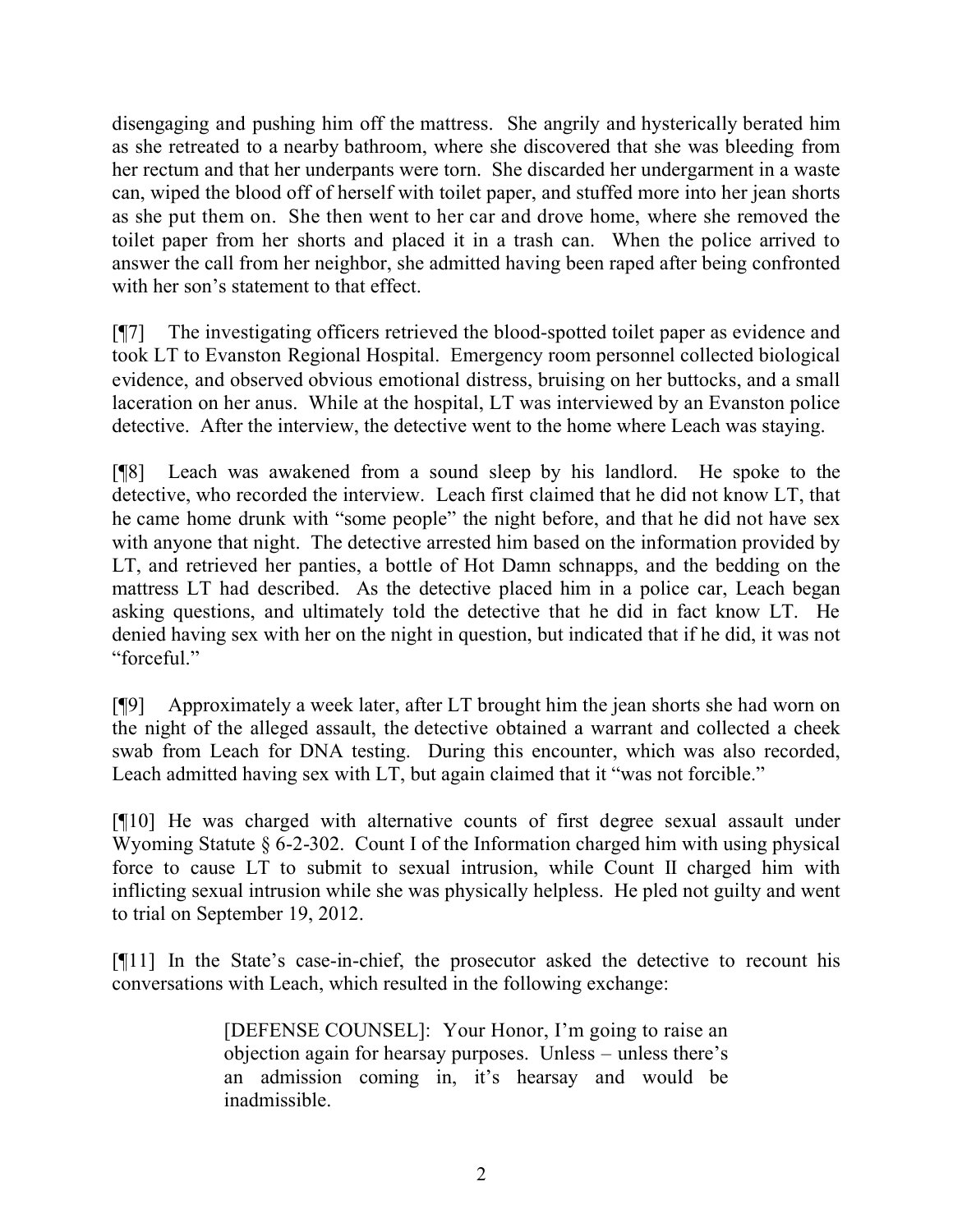THE COURT: This is a statement –

[PROSECUTOR]: A statement against interest, your Honor, by the Defendant.

THE COURT: The objection is overruled. You can go ahead.

Defense counsel renewed his hearsay objection when the prosecutor later sought permission to play recordings of the detective's initial interview with Leach and to hand out transcripts of those recordings to the jury.<sup>1</sup> The district court again overruled the objection without further explanation. These events serve as the basis for Leach's first issue on appeal.

[¶12] The second issue concerns the State's rebuttal closing argument. Leach called three witnesses. One was a single man who owned and lived in the house where Leach was staying. The other two were a husband and wife who also lived in that house. The woman testified that neither she nor her baby had been awakened by a disturbance on the night that LT was allegedly assaulted. The two men testified that they had heard sounds like two people participating in a consensual sexual encounter, but that they did not hear an angry disturbance like that described by LT. The defense also elicited testimony that the owner of the house was a single father who intended to rent only to other single fathers, and that it was not supposed to be a flop house "for [men] whoring around with women."

[¶13] The prosecutor attempted to show that the owner of the house had a motive to deny that he heard LT's complaints after Leach had sexually assaulted her in his home:

Q: And you have children from a previous relationship?

A: Sure.

Q: You just said that you had kind of set it up as a home for single fathers to raise their children?

. . . . .<br>. . . . . .

A: I believe it was an understanding between us that that's what it's going to be. You bet.

 $<sup>1</sup>$  The jury was only allowed to use the transcripts to follow along with the recordings. They were then</sup> collected, and were not available during deliberations.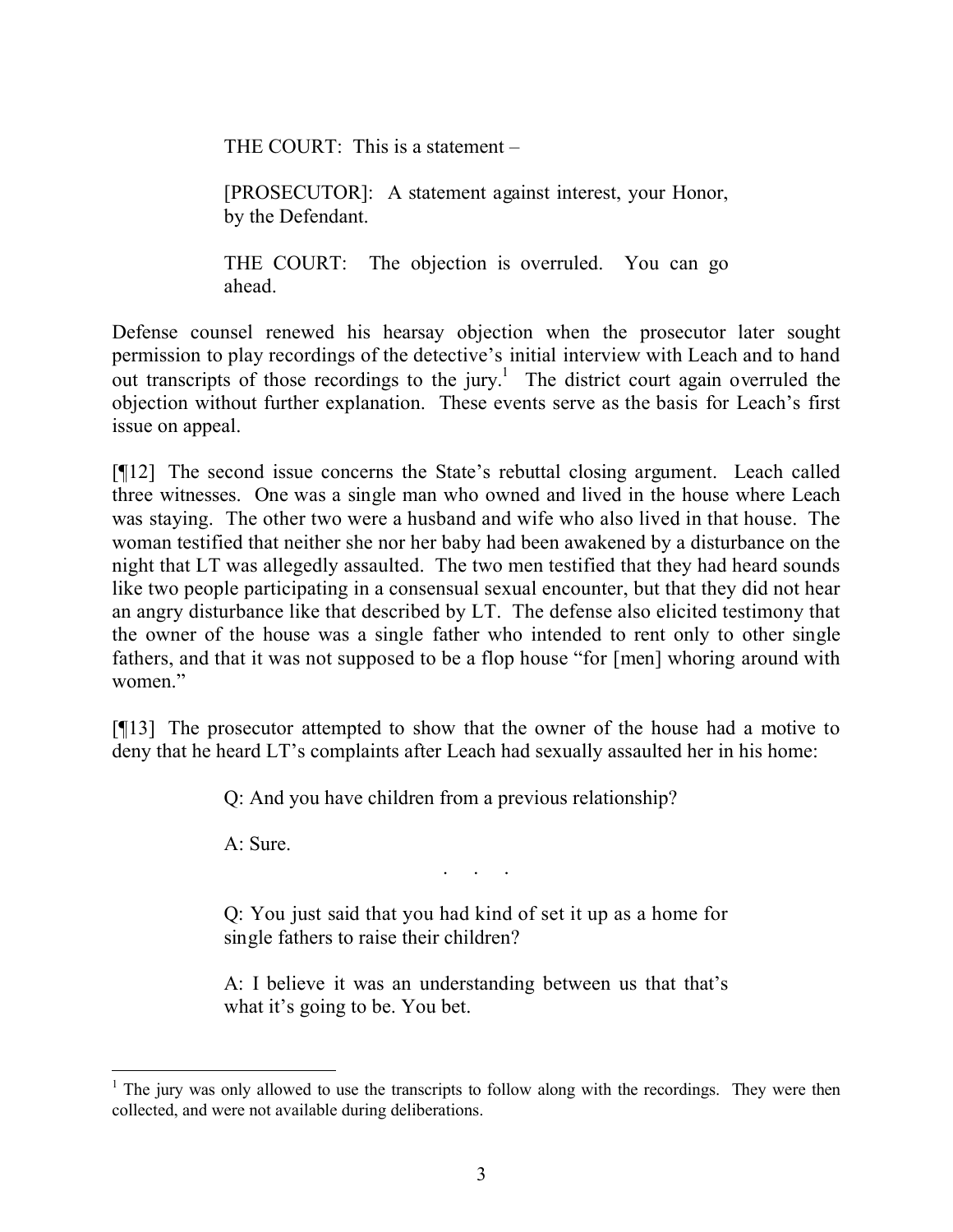Q: You deeply care for your children?

A: Without a doubt.

Q: And you have had trouble with custody disputes over those children?

A: Correct.

[DEFENSE COUNSEL]: Objection, relevance.

THE COURT: Sustained.

[¶14] The prosecuting attorney asked for a bench conference, at which he explained that he offered the evidence to show that the witness had a motive to be less than truthful because he might have further custody problems if the mother of his children learned that a woman had been sexually assaulted in his home, particularly if he knew about it and did nothing. The district court sustained the objection because in its opinion the relevance of the evidence was slight and tenuous when balanced against its capacity to distract the jury. Leach's attorney did not move to strike the answer or answers the owner had given, or to have the jury instructed to disregard them. The record therefore contains the questions and answers listed above with no indication that the jury was told that it could not consider them.

[¶15] Leach's counsel argued in closing that the owner of the home was sober through the entire time that LT was in the house. He emphasized that the man was concerned about Leach entertaining a female guest while his children slept upstairs, that he left his door open so he could hear what the two were doing, that he admonished Leach and LT to be quiet when they became noisy while talking in the living room, and that he was unable to sleep for some time and continued to listen. Despite that level of attention, he only heard sounds he associated with consensual sex, and did not hear the confrontation LT described in her testimony.

[ $[$ [16] In rebuttal, the prosecutor commented that "[t]hese committed fathers cannot – cannot – afford to let it be proven that a sexual assault by their roommate in their home took place and they did nothing." Leach did not object when that argument was made.

[¶17] The case was duly submitted to the jury, which after nine hours of deliberation notified the court that it was at an impasse. After taking a recess for the evening, the court gave Wyoming Criminal Pattern Jury Instruction 3.01, which encouraged the jurors to reach agreement. Neither counsel objected.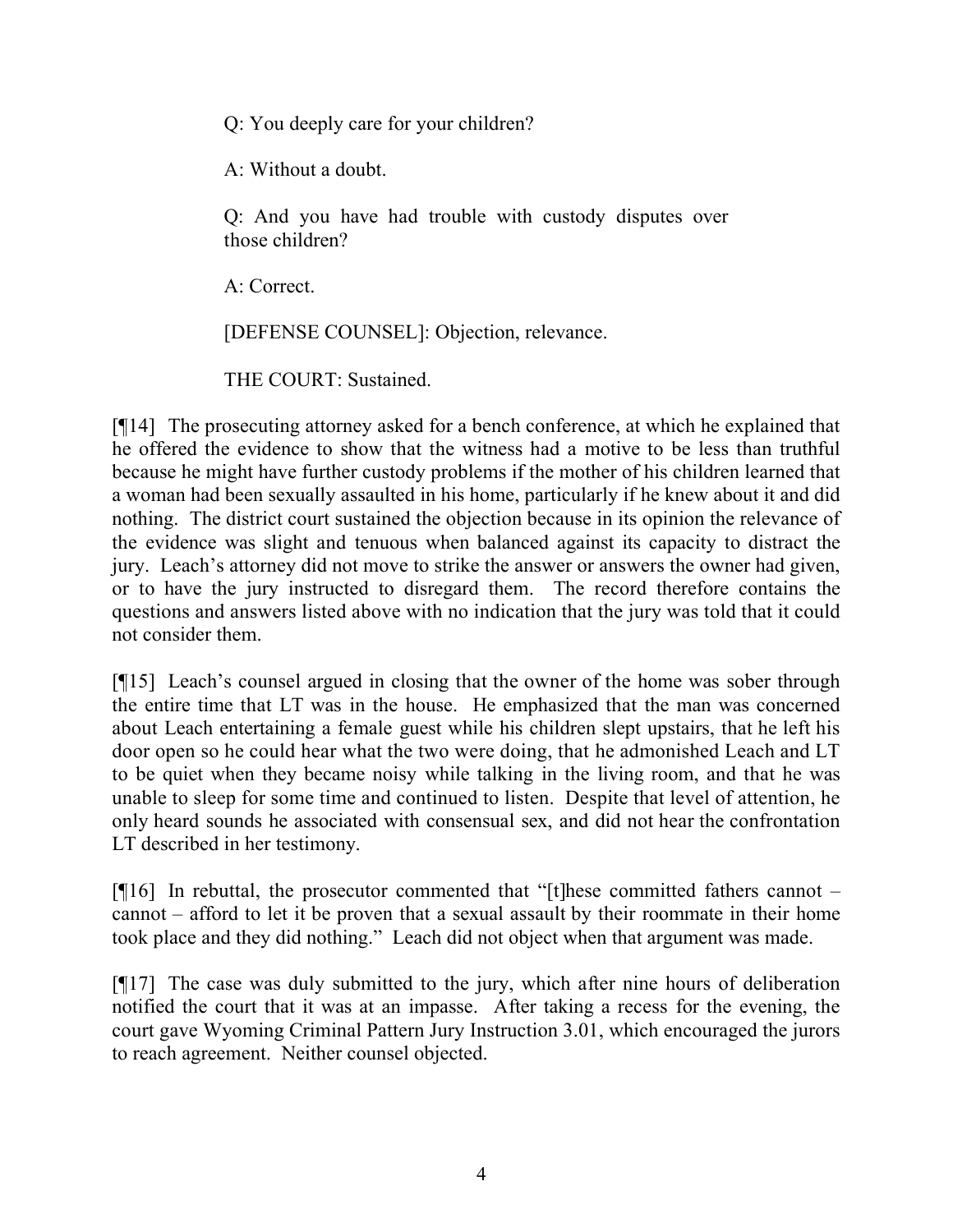[¶18] After the supplemental instruction was given, the jury arrived at a verdict which acquitted Leach on Count I, the charge of forcible sexual assault, but found him guilty on Count II, the charge of sexual intrusion upon a physically helpless person. He was sentenced to not less than seven nor more than twenty-two years confinement. This appeal was timely perfected.

### **DISCUSSION**

### **Leach's Statements to the Detective**

 $\overline{a}$ 

[¶19] Leach argues that the district court abused its discretion by admitting the statements he made to the detective. He contends that the court admitted them under W.R.E. 804(b)(3), the "statement against interest" exception to the hearsay rule.<sup>2</sup> This Court reviews rulings admitting evidence for an abuse of discretion, and we will not disturb such a ruling so long as the district court had a legitimate basis for it and could reasonably conclude as it did. *Marquess v. State*, 2011 WY 95, ¶ 12, 256 P.3d 506, 510 (Wyo. 2011). In applying that standard, we can affirm on any legal ground appearing in the record. *Id.* at ¶ 17, 256 P.3d at 512.

[¶20] As the excerpt quoted above shows, the objection posed by Leach's attorney acknowledged that if the statements made by his client were admissions, they could be received. The court got no further than saying or beginning to ask "[t]his is a statement-" when the prosecutor interrupted to argue that Leach's utterances were statements against his interest under W.R.E. 804(b)(3). With the jury presumably listening attentively, the district judge simply overruled the objection without explanation.

[¶21] The State concedes that Leach's statements to law enforcement were not statements against interest under Rule 804(b)(3) because they were exculpatory. However, it correctly points out that the statements were not hearsay at all. An out-ofcourt statement by a party-opponent is excluded from the definition of hearsay in Rule. 801:

> The following definitions apply under this article [Article 8 of the Rules]:

<sup>&</sup>lt;sup>2</sup> Wyoming Rule of Evidence 804(b)(3) provides an exception to the hearsay rule when the declarant is unavailable for "[a] statement which was at the time of its making so far contrary to the declarant's pecuniary or proprietary interest, or so far tended to subject him to civil or criminal liability, or to render invalid a claim by him against another, that a reasonable man in his position would not have made the statement unless he believed it to be true. A statement tending to expose the declarant to criminal liability and offered to exculpate the accused is not admissible unless corroborating circumstances clearly indicate the trustworthiness of the statement." W.R.E. 804(b)(3).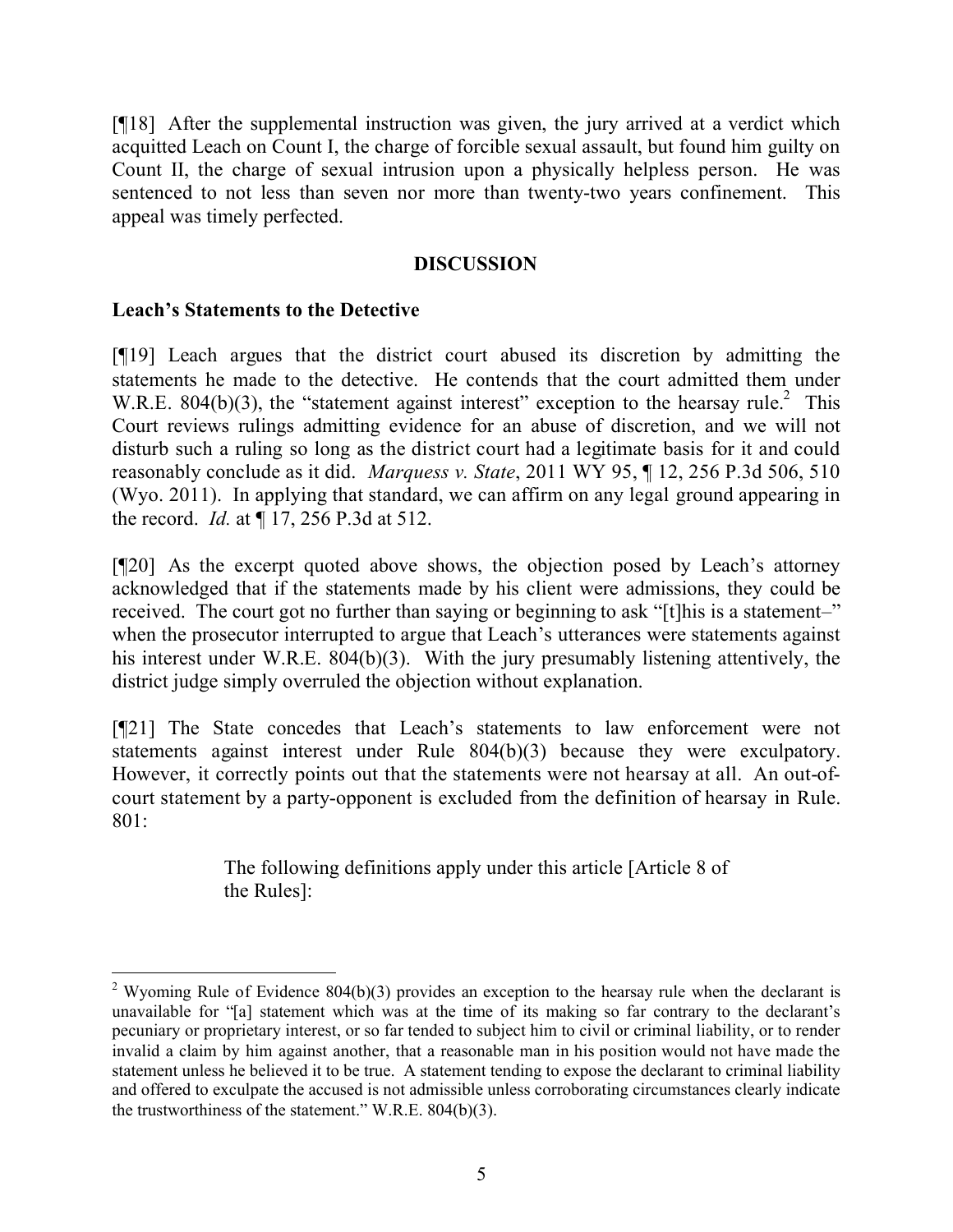(a) *Statement*.  $- A$  "statement" is (1) an oral or written assertion or (2) nonverbal conduct of a person, if it is intended by him as an assertion.

(b) *Declarant*. – A "declarant" is a person who makes a statement.

(c) *Hearsay*. – "Hearsay" is a statement, other than one made by the declarant while testifying at the trial or hearing, offered in evidence to prove the truth of the matter asserted.

**(d)** *Statements Which Are Not Hearsay***. – A statement is not hearsay if:**

. . . . .

(2) Admission by Party-Opponent. – **The statement is offered against a party and is (A) his own statement**, in either his individual or a representative capacity . . . .

W.R.E. 801 (emphasis added).

[¶22] The detective was asked to testify to the oral assertions that Leach volunteered or made in response to questioning. Leach was undoubtedly a party-opponent in the criminal prosecution, and the prosecutor offered his statement to show that his version of the events of the night in question changed as time passed, arguably indicating consciousness of guilt or an effort to tailor his story to fit the facts law enforcement developed. Although the prosecutor referred to the wrong rule when he argued the objection, the statements fit squarely within the definition of an admission of a partyopponent under Rule 801.

[¶23] Leach appears to believe that a statement by a party-opponent is only an admission if it admits or confesses a crime, or at least some part of one. A criminal defendant's statement qualifies as an admission under Rule  $801(d)(2)(A)$  and is not hearsay regardless of whether it was against his interest at the time he made it or whether it "admits" anything in the conventional sense of that word. The separate Rule 804 hearsay exception for statements against interest does not apply in any way to admissions under Rule 801. 4 Christopher B. Mueller & Laird C. Kirkpatrick, *Federal Evidence* § 8:44 (3d ed. 2007) (speaking of the comparable federal rule); Kristine C. Karnezis, Annotation, *Admissibility of Party's Own Statement Under Rule 801(d)(2)(A) of the Federal Rules of Evidence*, 191 A.L.R. Fed. 27, § 13[a] (2003). Confusing admissions with statements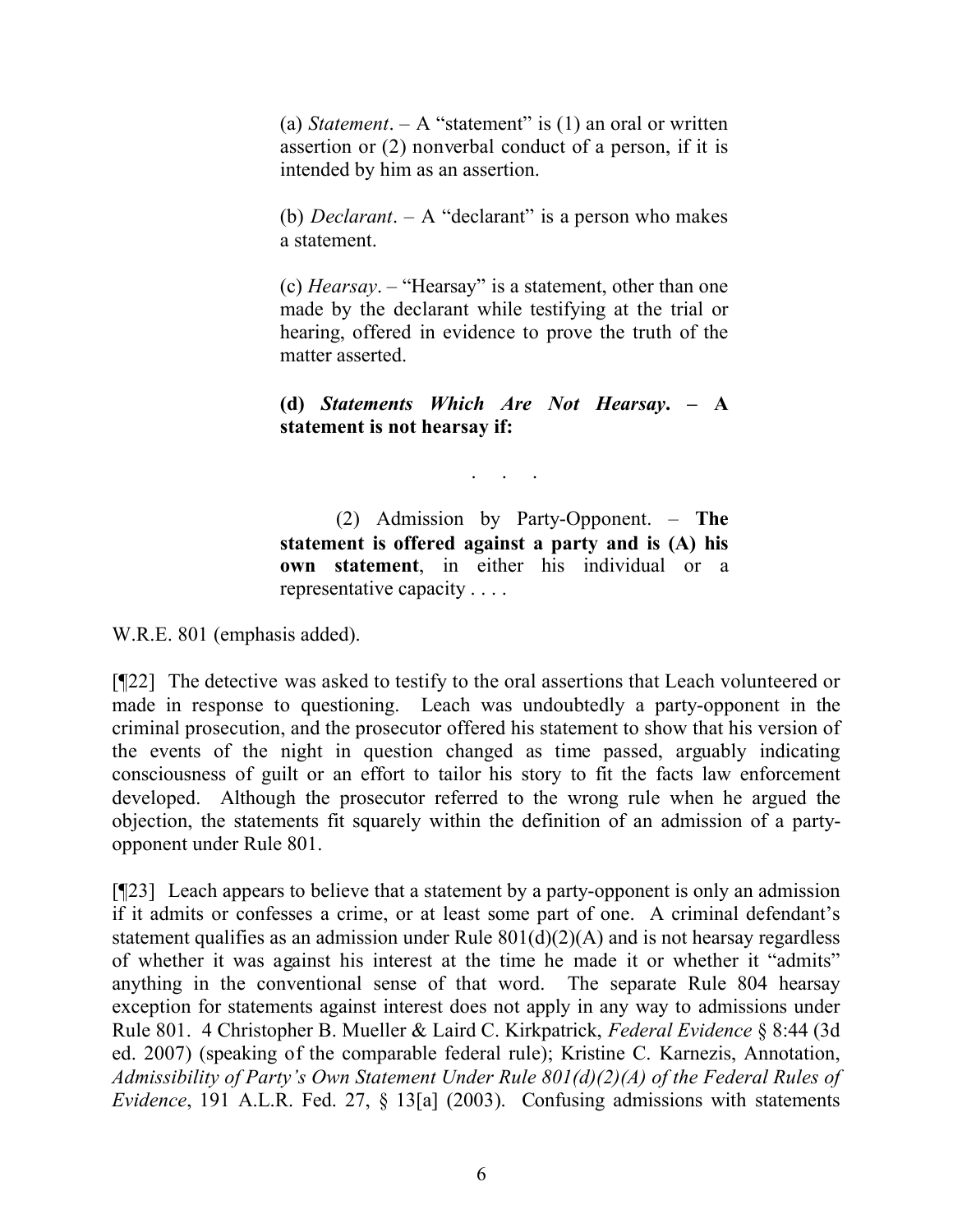against interest is sufficiently common that a 2011 amendment to Federal Rule of Evidence  $801(d)(2)(a)$  replaced the word "admission" with "opposing party's statement":

> Statements falling under the hearsay exclusion provided by Rule  $801(d)(2)$  are no longer referred to as "admissions" in the title to the subdivision. The term "admissions" is confusing because not all statements covered by the exclusion are admissions in the colloquial sense – a statement can be within the exclusion even if it "admitted" nothing and was not against the party's interest when made. The term "admissions" also raises confusion in comparison with the Rule 804(b)(3) exception for declarations against interest. No change in application of the exclusion is intended.

Fed. R. Evid. 801 advisory committee's note for 2011 amendment.<sup>3</sup>

[¶24] We do not suggest that all admissions by a party-opponent are admissible. They may be irrelevant under W.R.E. 401, or inadmissible for reasons set forth in W.R.E. 403 or other provisions of the rules. They may also be excluded if they were obtained in violation of the Fifth or Sixth Amendment to the United States Constitution or the parallel provisions of the Wyoming Constitution. None of these reasons for exclusion are raised by this appeal.

[¶25] We are quite confident that the experienced judge presiding over this trial fully understood the applicable rule of evidence and simply felt it unnecessary to comment further. The record justifies the admission of Leach's statements, and the trial court did not err in allowing the jury to hear them.

# **The Prosecutor's Closing Argument**

[¶26] Leach contends that the prosecutor was guilty of misconduct because he argued facts not in evidence during his rebuttal closing. Because he failed to object to the prosecutor's argument, this Court must review his claim under the plain error standard. Under that standard, he must show that the facts said to constitute the alleged error are clearly reflected in the record, that the prosecutor violated an unequivocal rule of law in a clear and obvious and not merely arguable way, and that there is a reasonable possibility that, absent the alleged misconduct, the outcome of his trial would have been more favorable to him. *Grady v. State*, 2008 WY 144, ¶ 35, 197 P.3d 722, 733 (Wyo. 2008). We conclude that Leach cannot show that the prosecutor argued facts not in evidence, meaning that there was no error of law.

 $3$  Wyoming has not updated Rule 801 to conform to the new federal rule, but has instead retained the rule as it existed before the amendment.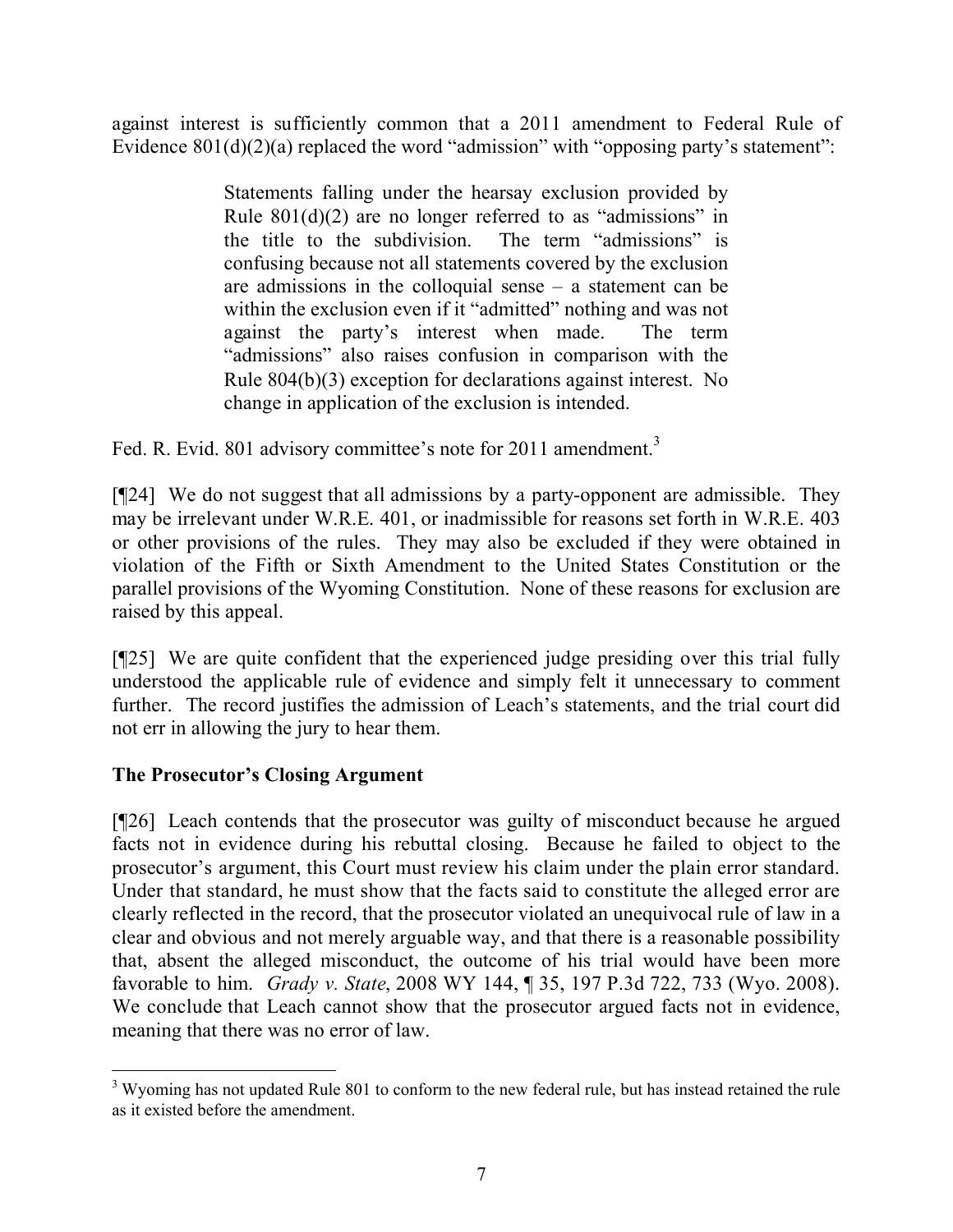[¶27] As already discussed, Leach's counsel called the owner of the house in which he was living at the time he was accused of assaulting LT. As the excerpt quoted above demonstrates, the prosecutor asked the owner in cross-examination if he had been involved in "custody disputes" relating to those children, and he acknowledged that he had. Leach objected after the question was answered, and the district court sustained that objection. In rebuttal, the prosecutor argued in essence that the witness was biased because he could not afford to have a rape he did nothing to prevent occur in his house if he wanted to continue to have custody of his children.

[¶28] Leach's argument assumes that the trial court's decision to sustain his objection excluded the witness's response from the record and the jury's consideration, which he claims would make the argument concerning the owner's potential bias improper because it referred to something not in the record.

[¶29] Wyoming Rule of Evidence 103 provides in pertinent part as follows:

(a) *Effect of Erroneous Ruling*. – Error may not be predicated upon a ruling which admits or excludes evidence unless a substantial right of the party is affected, and

(1) Objection. – In case the ruling is one admitting evidence, a timely objection **or motion to strike appears of record**, stating the specific ground of objection, if the specific ground was not apparent from the context; or

(2) Offer of Proof. – In case the ruling is one excluding evidence, the substance of the evidence was made known to the court by offer or was apparent from the context within which questions were asked.

W.R.E. 103 (emphasis added).

[¶30] The rule describes three of the most important tools in the trial lawyer's toolbox: the objection, the motion to strike, and the offer of proof. As Mueller and Kirkpatrick explain in their treatise:

> In appropriate cases, a motion to strike is as essential under Fed. R. Evid. 103 as an objection in preserving rights to argue error in admitting evidence. In substance, a motion to strike is a delayed objection. A party is not always entitled to a delay, but can make a motion to strike if the court admits evidence provisionally or conditionally and if it later appears that it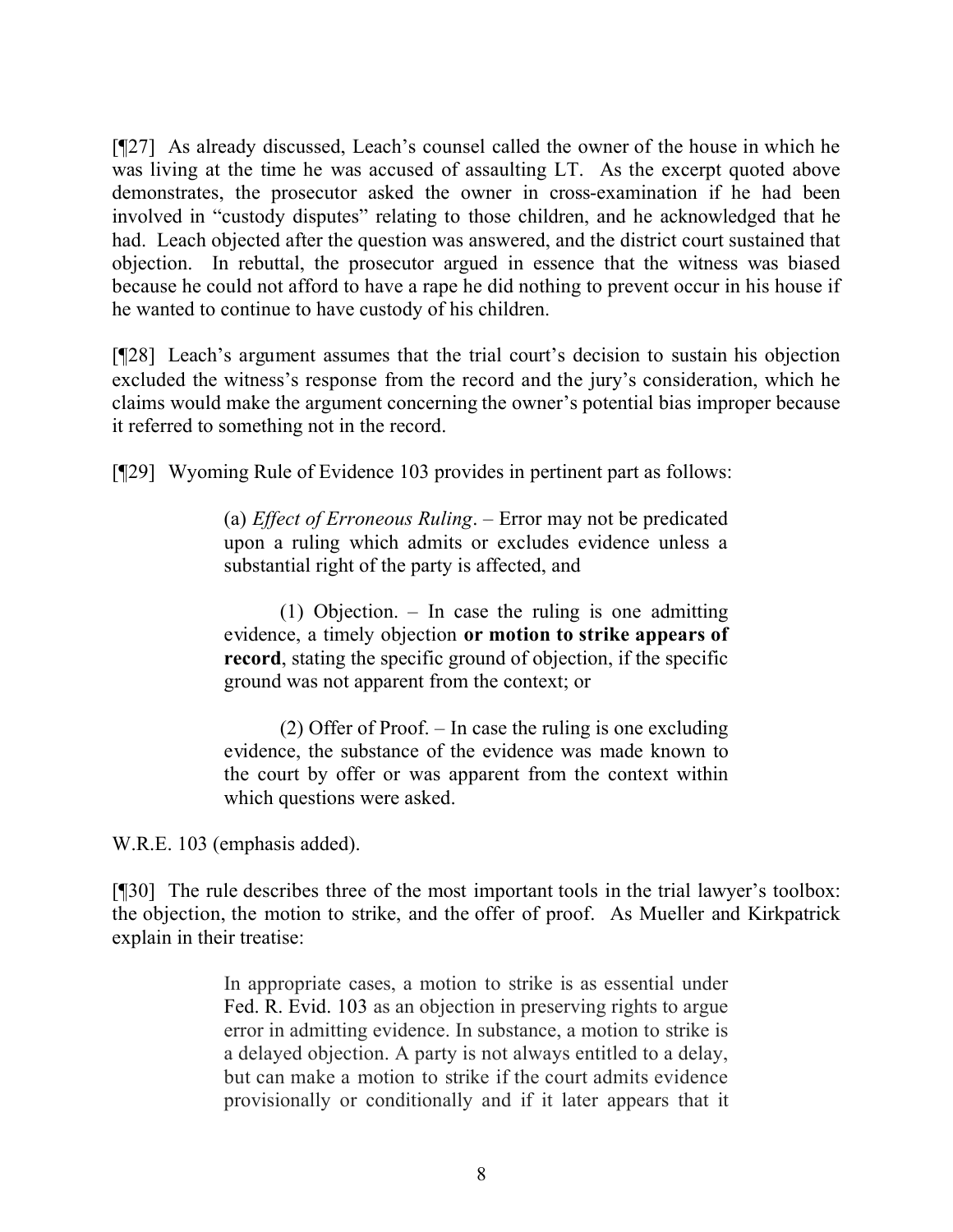should not come in, or if the evidence comes in so quickly that there was not time for an advance objection. In such cases the adverse party must move to strike or lose the objection.

1 Mueller & Kirkpatrick, *supra*, § 1:6 (footnotes omitted). Wyoming Rule of Evidence 103 is substantially similar to Federal Rule of Evidence 103, with only minor organizational differences. When federal rules are virtually identical to their Wyoming counterparts, federal case law interpreting them is persuasive. *Bromley v. State*, 2009 WY 133, ¶ 18, 219 P.3d 110, 115 (Wyo. 2009) (citing *Walters v. State*, 2008 WY 159, ¶ 13, 197 P.3d 1273, 1277 (Wyo. 2008)).

[¶31] It follows that sustaining an objection has the effect claimed by Leach only if the objection was posed after the question was asked and before it was answered. 1 Mueller & Kirkpatrick, *supra*, § 1:7. If counsel objects only after a question is answered, even though the objection is sustained, he or she must move to strike and ask that the jury be instructed to disregard the answer or answers to preserve a claim of error. *Id.* at § 1:5; 75 Am. Jur. 2d *Trial* § 392 (2007). Even when a question has been answered so quickly that counsel cannot interpose a timely objection, if there is no motion to strike, the question and answer remain part of the record. They may therefore be considered by the fact finder and are a proper subject for closing argument. 1 Mueller & Kirkpatrick, *supra*, § 1:6; *United States v. Mitchell*, 613 F.2d 779, 782 (10<sup>th</sup> Cir. 1980).

[¶32] We fully understand that evidentiary issues arise quickly in the courtroom, and that there are legitimate reasons that counsel cannot make objections before the jury hears testimony that should not be admitted. Witnesses blurt out answers before counsel can object. They offer non-responsive and improper answers to proper questions. Sometimes interrogating counsel's objective is not apparent until several questions have been asked and answered. However, without a motion to strike and an instruction for the jury to disregard it, the improper testimony remains in the record, and the jury has no idea that it cannot consider it.

[¶33] We do not believe that the State's rebuttal argument would have been improper even if the ruling on the objection had been sufficient to strike the question concerning custody from the record. Defense counsel argued in closing that the owner of the home had no reason to lie, and emphasized his role as a single parent concerned for his children. The prosecuting attorney simply pointed out that the witnesses might have a reason to be untruthful, because a finding that a sexual assault occurred in a house where the children lived could be damaging in a custody dispute. A prosecutor is entitled to reflect upon the evidence, and to ask the jury to draw reasonable inferences from it. *Belden v. State*, 2003 WY 89, ¶ 48, 73 P.3d 1041, 1089 (Wyo. 2003). That is all the prosecutor in this case did. He did not therefore violate a rule of law.